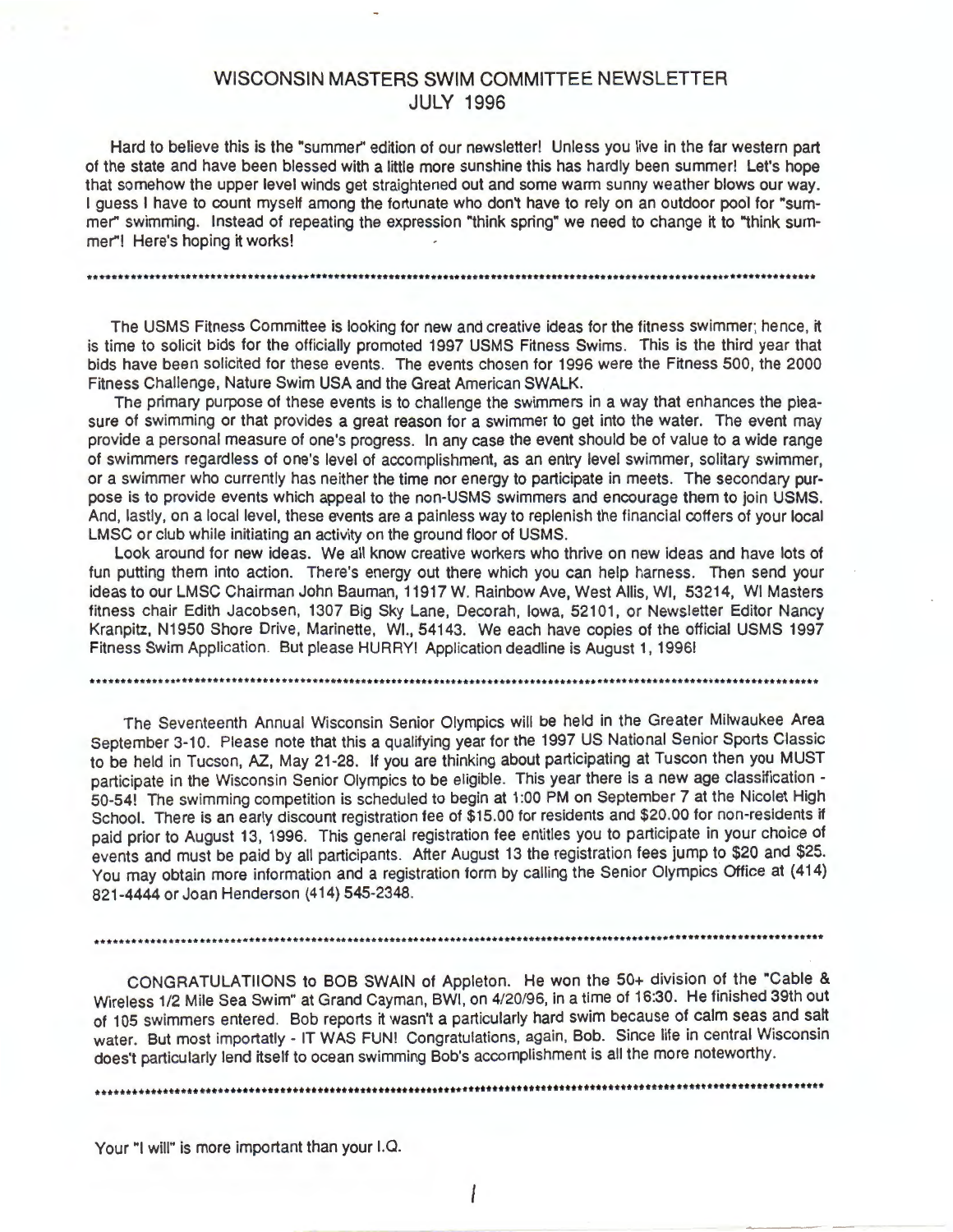In 1942 the Women's National AAU Outdoor Swimming & Diving Championships were held at the Neenah Municipal Pool. The pool, built in 1940, was ranked by a national authority at that time as one of the 10 best pools in the United States. Years of use have taken its toll and this year the pool is in the process of being demolished and will be replaced by the new age pool concept - i.e., zero depth, water slide, and, unfortunately, no 50 meter length. In the process of the demolition someone came across several copies of the program for this national meet. What a gem! As space allows in this and forthcoming newsletters I will pass along some most interesting facts from this meet - like numbers of participants, events swum, record times, etc. I hope you will find it as interesting as I have.

•••••••••••••••••••••••••••••••••••••••••••••••••••••••••••••••••••••••••••••••••••••••••••••••••••••••••••••••••••••••

The followig article appeared in the GRIN Newsletter. It appeared in the American Dietitians Association 1995 Handout and is reprinted with permission from GRIN.

> ATHLETES FUEL UP FOR FITNESS From Journal of American Dietitians Association 1995 Handout

Whether you are a world class athlete or an exercise enthusiast, nutrition is fundamental to fitness. A varied, moderate, and balanced eating plan that supplies the right amount of nutrients and is energy is essential for achieving and maintaining strength, flexibility, and endurance.

WHAT IS A BALANCED EATING PLAN TO FUEL UP FOR FITNESS? The best eating plan for athletes does not differ much from a regular, balanced diet. It should include adequate fluids and plenty of low-fat, high carbohydrate foods that provide energy and replenish the fuel and fluids used during physical activity. Athletes should pay careful attention to their nutrition needs before, during, and after exercise.

WHY ARE CARBOHYDRATES SO IMPORTANT FOR ATHLETES? Carbohydrates are one of the main sources of energy for working muscles. That's why carbohydrate foods should comprise at least 60% of the calories in an athlete's eating plan. Some foods high in carbohydrates and low in fat include breads, grains, pastas, vegetables, fruits, and fruit juices. Muscles replenish stored carbohydrates most efficiently within the first two hours following exercise. Therefore, athletes should eat or drink 200 to 400 carbohydrate calories as soon as tolerable after exercise, and then two hours later. Here are a few 200 to 400 calorie suggestions:

• Two pieces of fruit such as banana and orange or apple.

• 12 Oz fruit juict cocktail, like cranberry, or fruit juice like grapefruit or orange.

• 1 cup non-fat frozen or regular yogurt topped with 1 cup blueberries or raspberries.

• 1 cup of grapes and one bagel.

• 1 oz of cereal with 1/2 cup skim milk and 1/2 cup slices banana.

• 1 cup low-fat vegetable soup with 1 pita pocket.

• 1 bran, blueberry, or cranberry low-fat muffin with a cup of skim milk.

WHAT IS THE ROLE OF FLUID IN SPORTS NUTRITION?

When you are physically active, your body requires water or other fluids so it can cool itself, primarily through evaporation of sweat. Athletes must make a conscious effort to drink fluids before, during, and after exercise. A 150 pound athlete can lose as much as six cups of fluid in one hour of continuous activity. If an athlete is not careful about fluid intake, he/she runs the risk of becoming dehydrated, which can dramatically hinder athletic performance by reducing endurance and increasing the risk of serious heat illness, such as heat exhaustion and heat stroke.

RECOMMENDED FLUID INTAKE FOR ATHLETES

| <b>TIMING</b>                    | DRINK THIS AMOUNT OF FLUIDS |
|----------------------------------|-----------------------------|
| 2 hours before activity          | 2 cups                      |
| 10-15 minutes before activity    | $21/2$ cups                 |
| Every 15 minutes during activity | $1/2 - 3/4$ cup             |
| After activity                   | 2 cups for every pound lost |

Life is like a 10 speed bicycle. Most of us have gears we never use .

........................................................................................•......................•.......

...........................................................................•..•••••.......•••..••••...•••••.•••••••••••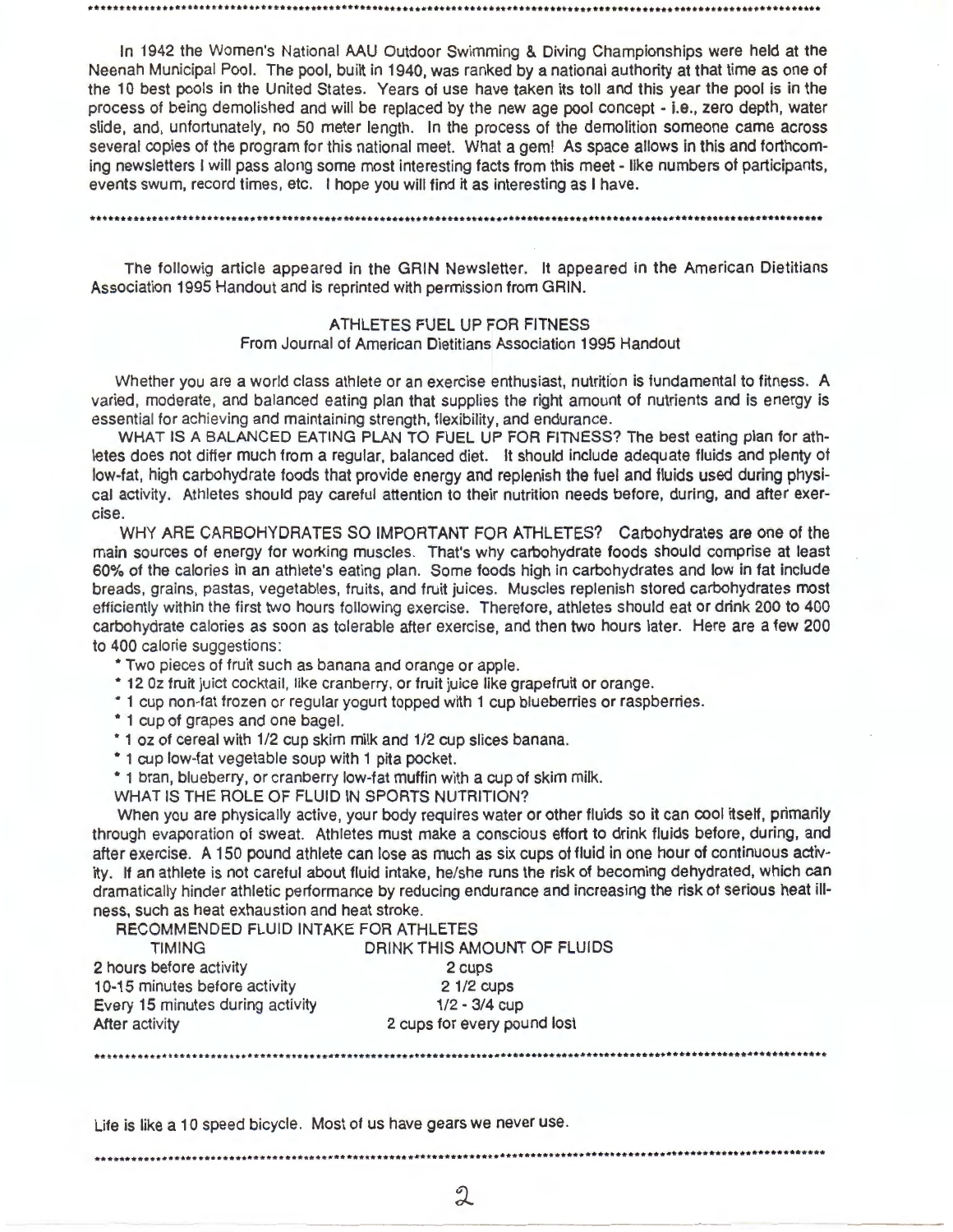The following Wisconsin Masters swimmers have received Top Ten rankings for Short Course Meters in 1995. Congratulations to ALL - and especially to the Women 200+ team of Nancy Fisher, Edith Jacobsen, Nancy Kranpitz and Doris Klitzke for their 1st place ranking in the 400 M Medley Relay! Their first place finish earns them Relay All American honors! Congratulations!

Mclodee Nugent 28 10th 800 Free 12:06.31 10th 1500 Free 22:44.17 Patty Baus 37 10th 50 Breast :41.18 Nancy-Leigh Fisher 44 2nd 50 Free :29.22 6th 100 Free 1:07.40 2nd SO Back :33.65 3rd 100 Back 1:15.56 2nd 200 Back 2:40.46 8th 100 IM 1:18 . 59 Cyuthia Maltry 40 8th 50 Back : 36.69 9th 50 Breast :41.15 7th 50 Fly :34.00 3rd 100 IM 1:17.37 Nancy Ehrke 42 8th 50 Breast :40.70 3rd 100 Breast 1:27.35<br>10th 200 Breast 1:27.35 10th 200 Breast 3:20.12 Edith Jacobsen 48 9th 200 Back 3:25.89 10th 200 Breast 3:45.04<br>6th 200 Breast 3:45.04 6th 200 Fly 3:31.72 8th 400 IM 6:54.31 Candy Christenson 48 9th 50 Breast :44.79 Nancy Kranpitz 50 10th 100 Breast 1:50 . 53 10th 50 Fly : 42.06 6th 100 Fly 1:40.45 4th 200 Fly 3:38.59 Ingrid Stine 56 5th 200 Fly 4:19 . 46 7th 400 IM 8:16.02 Doris Klitzke 60 5th 50 Free :38.93 3rd 50 Back :46 .29 4th 100 Back 1:41 . 18 6th 200 Back 3:48.01 6th 50 Fly :44.48 4th 100 Fly 1:49 . 72 7th 100 IM 1:40.47 Patricia Peregrine 66 9th 50 Breast :59.31 6th 100 Breast 2:07.21 Betty Kendall 75<br>5th 50 Free :49.72 5th 100 Free 1:54.81 4th 200 Free 4 : 09 . 27 5th 400 Free 8:47.01 Fran Zeumer 75 6th 50 Breast 1:12.20 5th 50 Fly 1:13 . 32 7th 100 IM 2:29.28 Mary Siebold 79 8th 200 Breast 10:25.26 Lynn Surles 78 6th 50 Free :36. 93 7th 100 Free 1:26.89 8th 200 Free 3:49.53

8th 400 Free 7:38.73

Scott Kaufman 24 6th 50 Fly :27.73 Larry Lanza 27 8th 800 Free 10:45.82 7th 1500 Free 20:18.01 Thomas Mole 26 8th 1500 Free 20:46.02 Mark Gwidt 7th 50 Back :31.16 6th 50 Breast :33.28 3rd 100 Breast 1:11.55 Scott Johnson 32 9th 800 Free 10:11.37 10th 200 Back 2:32.54 Allen Smallwood 36 4th 100 Breast 1:12.13 4th 100 Breast 1:12.13 MEN 100+<br>10th 200 IM 2:32.42 4th 200 Peter Toumanoff 45 8th 50 Free :27.55 10th 200 Free 2:21.72 8th 100 IM 1:13.37 Jim Olson 52 6th 200 Fly 3:10.44 Robert Swain 58 9th 200 Fly 4:27 . 79 Thomas Michelson 64 5th 400 IM 7:47.12 W Morgan Byers 68 5th 400 Free 6:23.10 6th 200 IM 3:27.20 Harlan Drake 67 4th 800 Free 14:04 . 25 4th 1500 Free 26:51 . 55 Bill Payne 66<br>5th 800 Free 5th 800 Free 14:08 . 59 3rd 1500 Free 26:43.77 Henry Griesbach 65 9th 50 Back :47.17 John Bauman 65 6th 100 Back 1:46 . 55 6th 200 Back 3:58.42 9th 200 Breast 3:52.07 7th 100 Fly 1:42.28 9th 200 Fly 4:10.75 3rd 400 IM 8:10.65 Gordon Sch~lla 69 8 th 200 Back 4:30.6S Ramon Klitzke 67 9th 100 Back 2:04.23 9th 200 Back 4:32.85 Frank Feld 68 10th 100 Back 2:07.67 Alex MacGillis 67 9th 100 Fly 1:48.19

WOMEN 200+ 7th 200 Free 2:59.94 Ingrid Stine 56 Doris Klitzke 60 Janet Moldenhauer 65 Debrah Barcalow 44 WOMEN 120+ 8th 200 Medley 2:36.59 Melodee Nugent 28 Nancy Ehrke 42<br>Patty Morgan 35 Judith Hemke 45 WOMEN 200+ 1st 400 Medley 6:15.74 Nancy Fisher 44 Edith Jacobsen 48 Nancy Kranpitz 50 Doris Klitzke 60 4th 200 Free 1:49.60 Craig Lanza 27 Larry Lanza 27 Thomas Mole 26 Mark Gwidt 25 6th 200 Free 1:52.45 Scott Kaufman 24 Paul Cooper 25 Matthew Schlei 25 Kenneth Mobile 26 HEN 240+ 4th 200 Free 2:39.45 Donald Kilb 69 James Nettesheim 50 Harlan Drake 67 James Sevenich 66 MEN 100+ 5th 200 Medley 2:04.56 Thomas Mole 26 Larry Lanza 27 Scott Kaufman 24 Craig Lanza 27 6th 200 Medley 2:05 . 87 Mark Gwidt 25 Kenneth Mobile 26 Paul Cooper 25 Matthew Schlei 25 MEN 240+ 3rd 400 Medley 7:23.23 Donald Kilb 69 Alex MacGillis 67 John Bauman 65 Harlan Drake 67 MIXED *200+*  5TH 200 Medley 2:35.86 Edith Jacobsen 48 Jim Olson 53 Peter Lee 52 Nancy Kranpitz 50

Improvement begins with "I".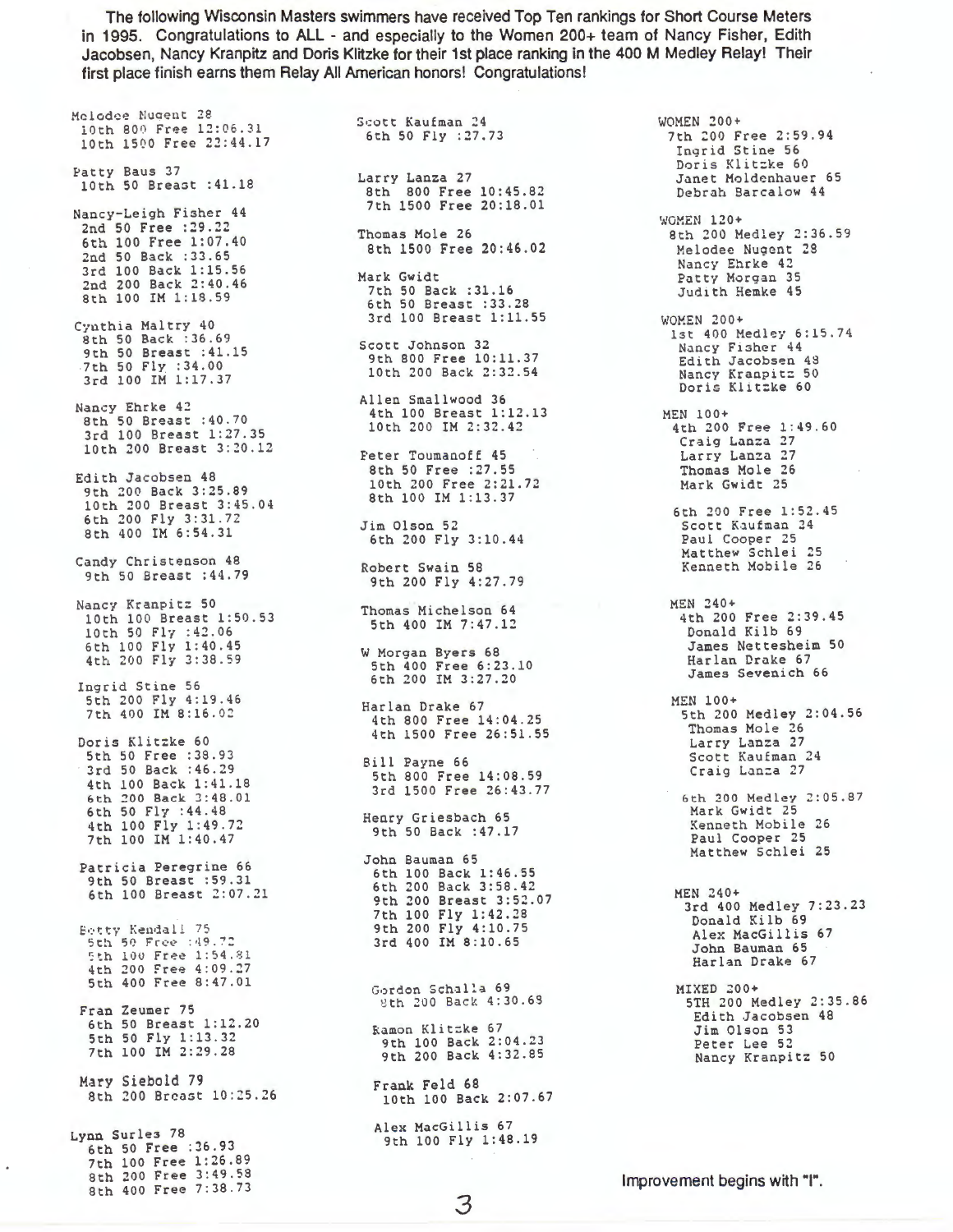The following article appeared in the GRIN (Indiana) newsletter - and it originally appeared in the Gulf Masters Nov 95 Newsletter. It is being reprinted with permission from the GRIN editor - with acknowledgment to Gulf Masters, as well.

••...................................................•.....•....•............•.........................................

## A MEET WITHOUT **OFFICIALS**  By Anonymous

It started innocently enough. The meet director had been too busy to get the meet properly organized. It looked like there would be enough officials, at least the minimum required. But then the meet referee got called out of town and the starter got sick. The meet director probably could have found some more officials but he decided not to bother anyone. No one from the LMSC board was attending, so maybe no one would notice that there weren't any other officials.

The first race was the 50 free. The guy in lane four of the second heat got a rolling start. The meet director thought to himself, I'd hate to ruin everyone else's race by calling the heat back. Besides, there's no one to confirm the false start. It was only when the results were being printed that he found out the guy set a LMSC record by .01 second.

Next was the 200 IM . There was one 77 year old woman swimming. No one was there to tell her that her one handed touch on the breastroke was illegal or that she couldn't push off on her stomach on the backstroke. She didn't find out until she was disqualified at Nationals. She would have preferred to have been DO'd at the local meet instead.

And so the meet went on. Most of the swimmers didn't notice the lack of officials since no one was getting disqualified. The swimmer who noticed the dolfin kicks on the turns of the swimmer in the adjacent lane during the 200 breast was a little irate, but he didn't complain. The swimmer who was beat when his competition used a one handed touch on the breastroke didn't even know that the swimmer had an illegal touch.

The last race of the meet was the 200 backstroke. There was a 40 year old man and an 80 year old who were attending their first meet. They weren't sure about the rules for turns, but they noticed that people were turning on their stomachs before they got to the wall. One of them said he heard you could do anything that you wanted once you passed the flags. So during the race they both turned at the flags and took three strokes on their stomach. Another swimmer in the 40-44 ae group noticed and complained to the meet director. The meet director told him, "Don't worry, it's only a small meet." The swimmer was even more irate when he saw the results and found out that the 40 year old had beat him by .2 second. The 80 year old got into the National Top Ten.

I hope that this scenario, or anything remotely like it never occurs. However, it does stress the need for competent, well trained officials. Many swimmers aren't aware of the role officials play in keeping the competition fair.

The 1942 Women's National AAU Outdoor Swimming & Diving Championships were held over the course of three days and consisted of the following 11 events: 100 M free, 400 M free, 800 M free, 1500 M free , 100 M back, 100 M breastroke, 200 M breastroke, 300 M individual medley, 300 M medlay relay, 800 M free relay, and 3 M springboard diving. Also listed in the program between these events were things such as ballet duet, exhibition 300 M Medley for men, Log Rolling exhibition by the world's champion women log rollers, a band concert (directed by my junior high band teacher!), synchronized swimming exhibitions , exhibition diving, and competition in the 1 M springboard diving, 150 M IM, 50 M breastroke, 50 M backstroke, and 50 M free all as a part of the Fox Valley Open competition - and I have no idea what that refers to!

Roberta Bankratz, Medinah Club, Chicago, IL, was one of the entrants in the 100 M backstroke at the 1942 Women's Outdoor MU Swimming & Diving Championships. During the 1980's Roberta was a regular attendee at Wisconsin Masters Swimming Meets at Wauwatosa and at Wilson Park. She had a different last name and a nickname for her first name. Do you know who Roberta Bankratz was (is)???????

•••••••••••••••••••••••••••••••••••••••••••••••••••••••••••••••••••••••••••••••••••••••••••••••••••••••••••••••••••••••

 $\frac{1}{2}$ 

•••............................................•.......•.....•..••••..•••.••••.....•....••..•••••..•.•..•.•••••••••••••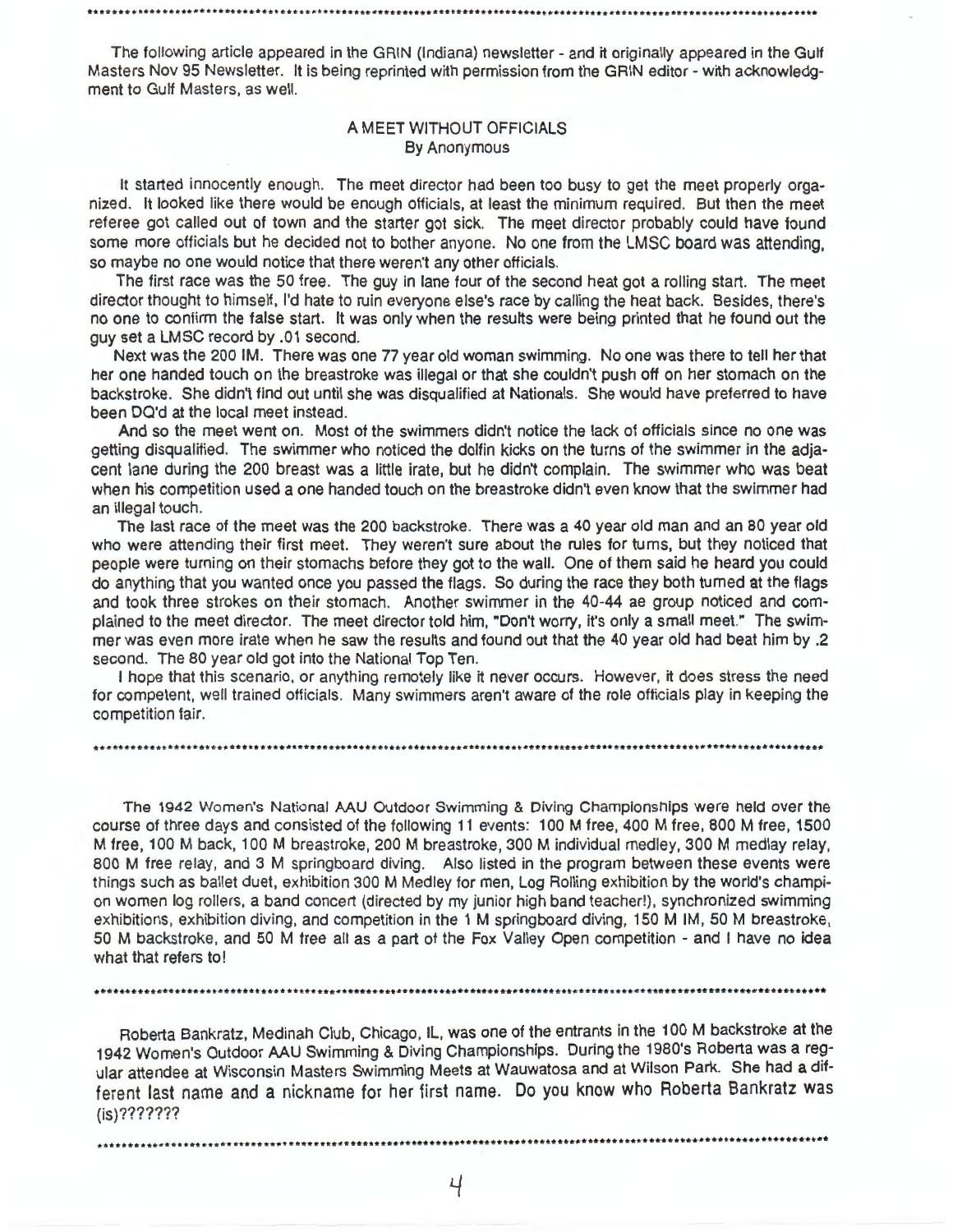The pride of performance is not in winning, but in a job well done .

•.....................................................................................•.....•••.•.............•.•......

Are you new to swimming and exercising in general? Do you find yourself in a state of confusion when you hear others in the gym or pool using terms that are totaly foreign to you? Are you thinking a "trapezius" is something used in a circus? A "hamstring" that which is wrapped around a ham? An "oblique" a piece of art of unequal design? "Calves" as those things you see on a farm? Then the following article by Carl Mesman entitled Muscle In On Your Training is definitely for you. It appeared in the April 27, 1996, edition of The Post-Crescent and is reprinted with their permission.

Read any article about training and there's bound to be references to specific muscles and isolation of workload. The "pump you up" syndrome. How many of us never knew exactly what muscle they were talking about and exactly what that muscle was doing for us anyway? Read on.

DELTOID: This large muscle on the top of the shoulder is triangular and attaches to the upper arm from the scapula and clavicle. The deltoid lifts and rotates the arm forward, to the side or backward.

TRAPEZIUS: This muscle of the upper back lifts the entire shoulder girdle and helps turn your head. Thank the trapezius for the "no neck" look of football players.

LATISSIMUS DORSI: "Lats," the largest muscles of the upper body, extend from under the shoulders to the small of the back. The lats pull the shoulders down and to the back. Lats development gives that wide shoulder/narrow waist look.

PECTORALS: The "pees" are the main muscles of the upper chest, the clavicle (upper) and sternal (lower). The pees' function is to pull the arms and shoulders forward across the front of the body.

BICEPS: If there's one muscle that weightlifters concentrate on, it is the biceps. Located in the front of the upper arm, its role is to lift and curl the arm.

TRICEPS: This muscle on the back of the upper arm functions exactly the opposite of the biceps in that it extends the arm. Strengthening it can give a much more powerful finish to the stroke.

QUADRICEPS: Four muscles make up this group on the front of the upper leg. The "quads" are the most powerful muscle in your body and are used in almost all athletic events. The quads' main job is to extend and straighten the leg. The quads give you the spring to your step and are responsible for much of the power pedaling.

HAMSTRINGS: Technically, the biceps temoris is the triceps of the upper leg. While the quads straighten the leg, the "strings" curl the leg back. This is the runner's muscle but unfortunately it is not nearly as massive as the quads. Popping a string can be a nagging injury that hangs with you tor a long time. Take time to stretch your hamstrings before runs and strengthen them with leg curls.

CALVES: Another easy one. Technically made up of three muscles, they're all lumped into the name "calf". The calf muscles flex the foot so you get that explosive push off in your stride and are used to stabilize the foot's travel. The calf muscles help absorb some of the footfall impact and give you that spring in your step.

ABDOMINALS: The "abs" are the muscles that have spawned the endless gut machines that every infomercial is trying to hawk. Development of the abs can actually relieve lower bacK pain as the abs can help support the upper body better, relieving some of the lower back muscle's work load.

OBLIQUES: The external obliques are right underneath the ol' love handles on the side of the waist. They help rotate the spinal column but can't stop that fat from folding over your waist band.

GLUTEUS MAXIMUS: While you're reading this, you're resting on this one. Your "glutes" are the muscles of the butt. Don't underestimate their importance as they cause the rearward movement of the upper leg. Not only will the glutes give you a powerful stride or pedal stroke, they'll make you a hit with admirers.

Depending on your sport you'll want to work on some or all of these muscles. If your sport requires moving your body over long distances, I would suggest working on strength and not bulk since muscle is very heavy and you'll get no benefit from being able to bench press 400 pounds if you're a marathon runner.

Now armed with this new knowledge you can feel confident to talk around the weight room. Now get oft your glutes and get out there tor a run!

...............................................................................................••.•.•..•.•••...••••••••

We are what we repeatedly do. Excellence, then, is not an act but a habit. - Aristotle 384-322 B.C.

•••••••••••••••••••••••••••••••••••••••••••••••••••••••••••••••••••••••••••••••••••••••••••••••••••••••••••••••••••••••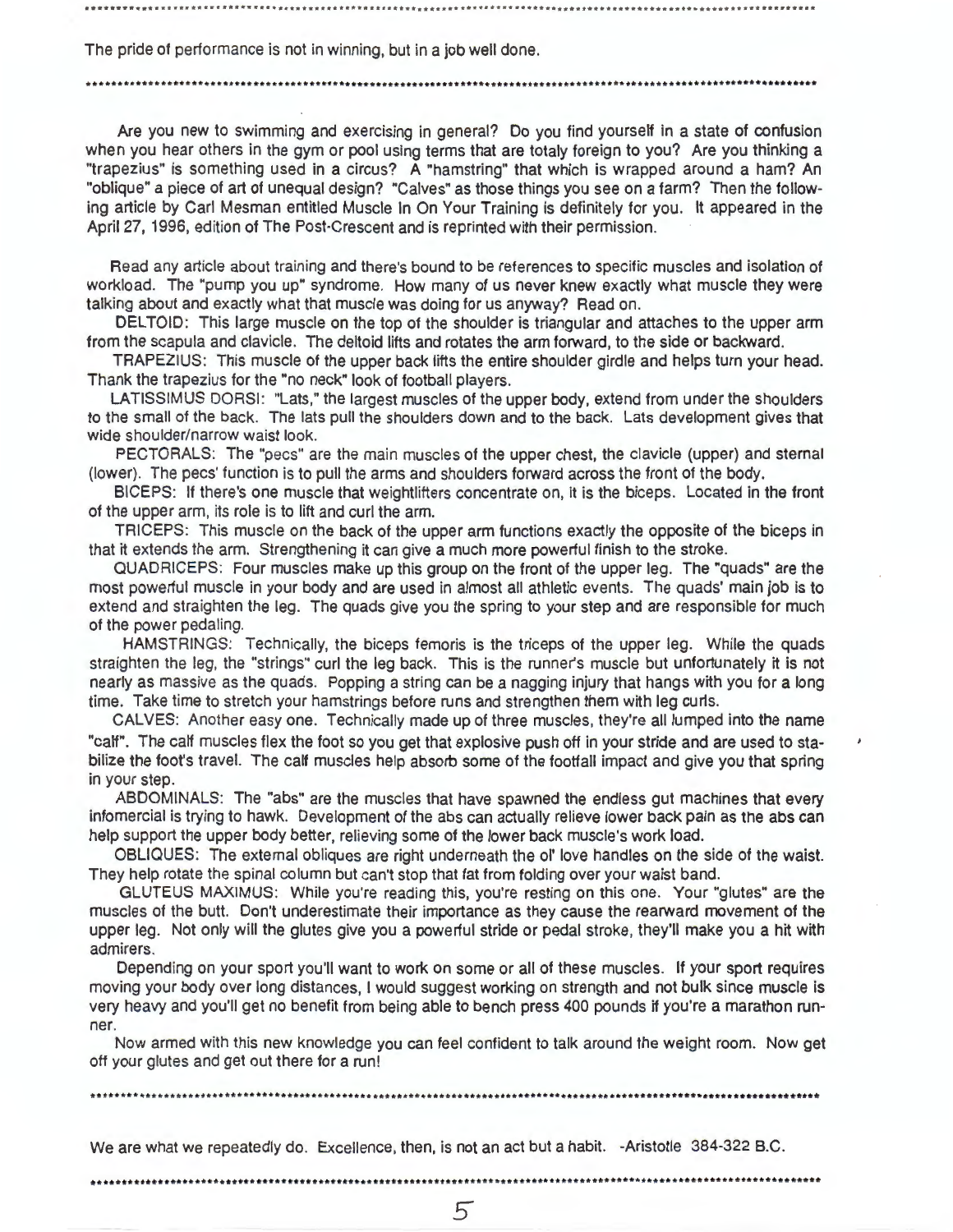#### **RELAYS ANYONE?**

How many times have you come to a local meet and been met by "that person" - clip board and WI swimmers list in hand - imploring you to participate on a relay? And how many times have you said "Oh, I'm not nearly good enough" - or something along that line? Perhaps "my story" will help to shed a different light on the subject.

Despite over 40 years of competitive swimming background I classify myself as a fitness swimmer. My exercise routine revolves around 3 1800-2000 yard workouts per week (M-W-F), 3 20-25 minute weight training sessions per week (T-Th-S) and a daily 3 1/2 mile brisk walk (13 min/mile pace). This amount of activity fits into my daily schedule quite nicely and while providing me with enough exercise to maintain a good resting heart rate, low blood pressure, and an acceptable body weight it doesn't dominate my life. For me there is more to life than swimming and working out. My masters times have never approached my teenage best times, but they have been good enough to get me into the LC and SC Meters Top Ten rankings on a fairly regular basis and even an occasional SC Yards 10th place. So you can imagine my complete shock when I discovered that not once, but twice, in 1995 relay teams that I participated on achieved #1 rankings in the US and qualified me as a relay "All-American".

Now anyone who knows me KNOWS I am NOT individual All-American material! Never have been never will be! Nor, for the MOST part, were my teammates. But TOGETHER we did something no one else did better in 1995 in the SC Yards 400 free relay and SC Meters 400 medley relay. And we did it basically for the same reason fishermen go fishing - "for the halibut"! We certaily did not formulate the relays and swim with All-American status as our goal. In fact, my goal in the 400 M medley relay was basically to get through my fly leg as that leg brought to 450 meters the amount of fly in which I had COMPETED in that day!

So the next time you are approached by "that person" - don't be so quick to decline. Relays are the most fun races (in my mind, anyway). You're not just swimming for yourself. They can provide you with an event to "play" in. They can provide a number of swimmers another event in which to participate. They can provide an opportunity to renew old friendships (I thought the name Alan Becker was familiar he thought the name Fran Zeumer - my mother - was familiar. Sure enough Alan and I swam AAU meets together in the '60's)! They can serve as a warm up for your next event - or as a cool down from a previous event. They might even earn you an All-American ranking! Do something different - SWIM RELAYS! Nancy Kranpitz, Editor

Mark your calendars for the annual SC Meter meet to be held at Lawrence University on October 26, 1996. Bob Swain has secured the pool and other necessary papers to once again hold this meet. Last year a number of SC Meter Top Ten times emerged from this meet. Hope to see you all at Lawrence (absolutely gorgeous facility for those who have never been there) in October.

Never let yesterday's disappointments overshadow tomorrow's dreams.

## HELPFUL HEALTH HINTS

Lower your blood pressure without taking drugs. The best way to lower blood pressure on the high side of normal is to lose a little weight. In one study, the average weight loss of those who successfully reduced their blood pressure was 8 1/2 pounds in a year and a half.

High hopes help in adjustment to a new lifestyle. Men and women who were paralyzed as a result of a spinal cord injury were less depressed and able to adjust faster, physically an psychologically, when they had high hopes. Hope was defined as strong determination combined with a sense of being able to meet personal goals.

Does aspirin upset your stomach? Try dissolving your aspirin in some juice or milk. Your "aspirin cocktail" will move the aspirin through the digestive system faster, so you'll be less likely to feel that burning distress. The aspirin will probably take effect sooner, too.

........................•.•.•................................................................................••.•.....•

6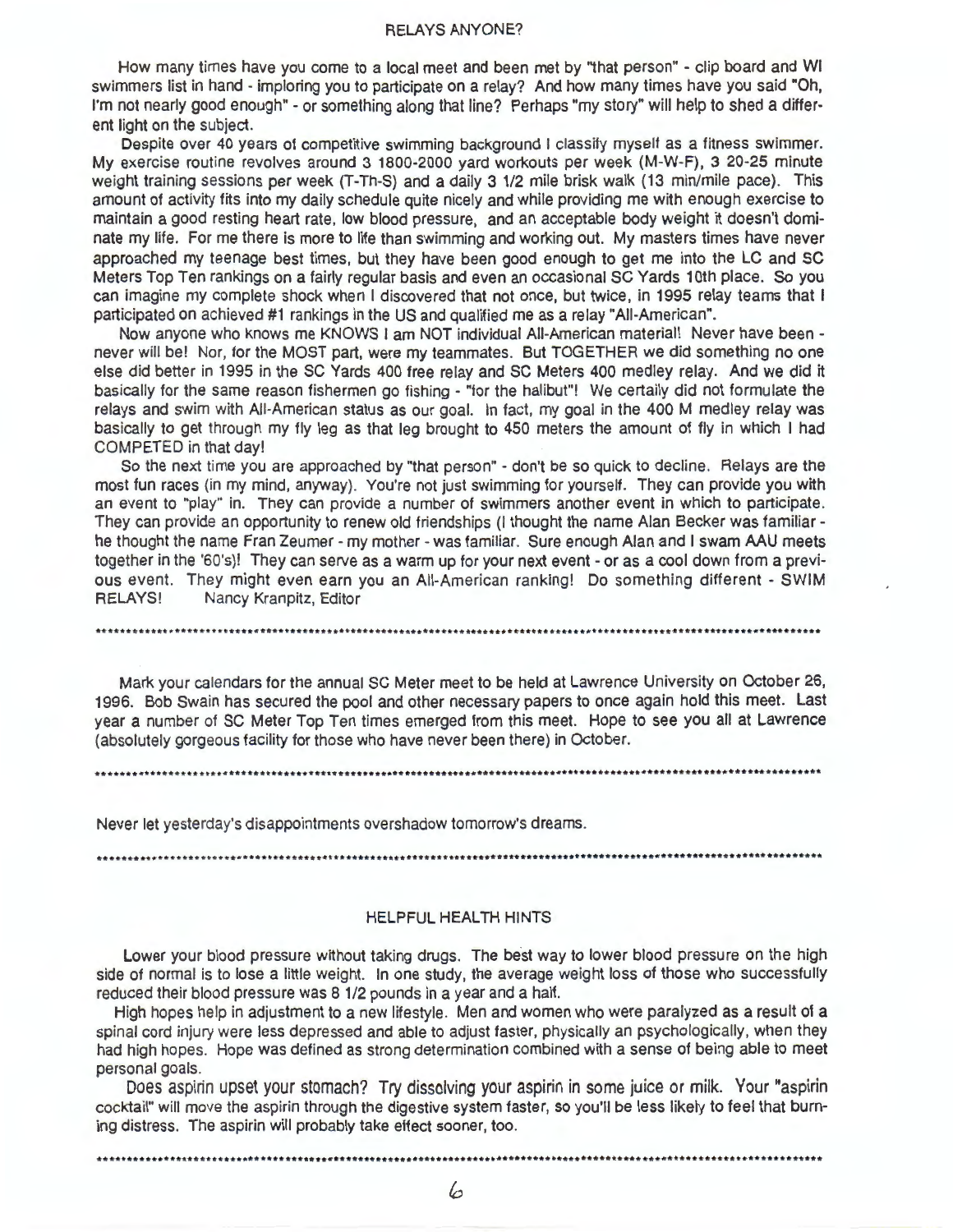My job as a substitute teacher allows me to see a variety of teachers' classrooms. Scattered throughout this newsletter you will find one and two line sayings/quotes which grace the walls of several different classrooms at Marinette High School. While they are aimed at teenagers in an academic setting I can't help but feel they have significance to us, too. N.K.

•••••••••••••••••••••••••••••••••••••••••••••••••••••••••••••••••••••••••••••••••••••••••••••••••••••••••••••••••••••••

According to WI Senior Olympics data William Kirar, Stanley Schiermer, and George Trawicki qualify as "elite" by viture of being in the 80+ age group! And there could be one more (Dick Zeumer - WI Masters most visible timer/recorder and husband of swimmer Fran Zeumer) if we could only twist his arm hard enough and get him to compete! Dick swims for fitness on a regular basis, but, having been born in 1915 claims he still isn't old enouh to compete - or take up the game of golf. Now had he been born in 1914 that would be a different story!

.........•...•...••.•••••..•.••••..•••.••.••.•••........•••••....••........•........•....•••••.•...•••................•

USMS sponsors a number of Long Distance National Championship Events. Six of the remaining 1996 events are:

5/10 K Postal Swim - to be swum between May 15 & Sept 30.

1 Mile Open Water Swim - August 3 in Santa Cruz, CA.

2 Mile Open Water Swim - September 7 in Wylie, TX.

5 K Open Water Swim - September 21 at Catalina Island, CA.

10 Mile Open Water Swim - July 20 in Seal Beach, CA.

3000 yd Postal Swim - to be swum between September 1 & November 30.

Information and/or entry forms for any of these meets may be obtained by contacting Sally Dillon, USMS Long Distance Swimming Committee Chair, P.O. Box 9499, Truckee, CA., 96162, - (916) 583- 7439.

•••••••••••••••••••••••••••••••••••••••••••••••••••••••••••••••••••••••••••••••••••••••••••••••••••••••••••••••••••••••

I had heard that hotels and motels were becoming more "user friendly" as far as workout facilities are concerned and a recent trip to Kansas City, Mo., with a stay at the Westin Inn confirmed this. Their outdoor pool is deep, has 3 lane lines on the botom, and is (for me) one stroke short of 25 yards in length (another good reason to count strokes per length!). In addition, the pool hours were from 6 AM - 10 PM. I don't kow what they do to accomodate swimmers during the winter months. This was definitely an outdoor facility and there were no other pools indoors. Perhaps they put a dome over it. At any rate - it was perfect for outdoor swimming in May.

........................•.......................................•..•••.......•..............••..............•....•.....

I received the following letter recently and thought all WI Masters swimmers would appreciate the compliment! Dick Pitman and "crew" really deserve the plaudits.

Dear Sirs,

The Badger State Games of 1996 was the first time I have participated in these games. May I congratulate you on an excellently run meet. It was most pleasant and congenial for the contestants.

Secondly, on leaving the meet we found a watch on the pathway leading to the parking area. If someone has lost this watch, I will be most happy to mail it to them after they have correcty identified it. Perhaps you might want to include this item in your newsletter.

Thank you again for a super meet!

Sincerely,

James R. Sevenich Stevens Point, WI

•••••••••••••••••••••.•••••....••.•....••....••.................••......•....•......•.•...........•..•••.......••.....•

Commitment is crucial to accomplishment.

••••••••••••••••••••••••••••••••••••••••••••••••••••••••••••••••••••••••••••••••••••••••••••••••••••••••••••••••••••••• '7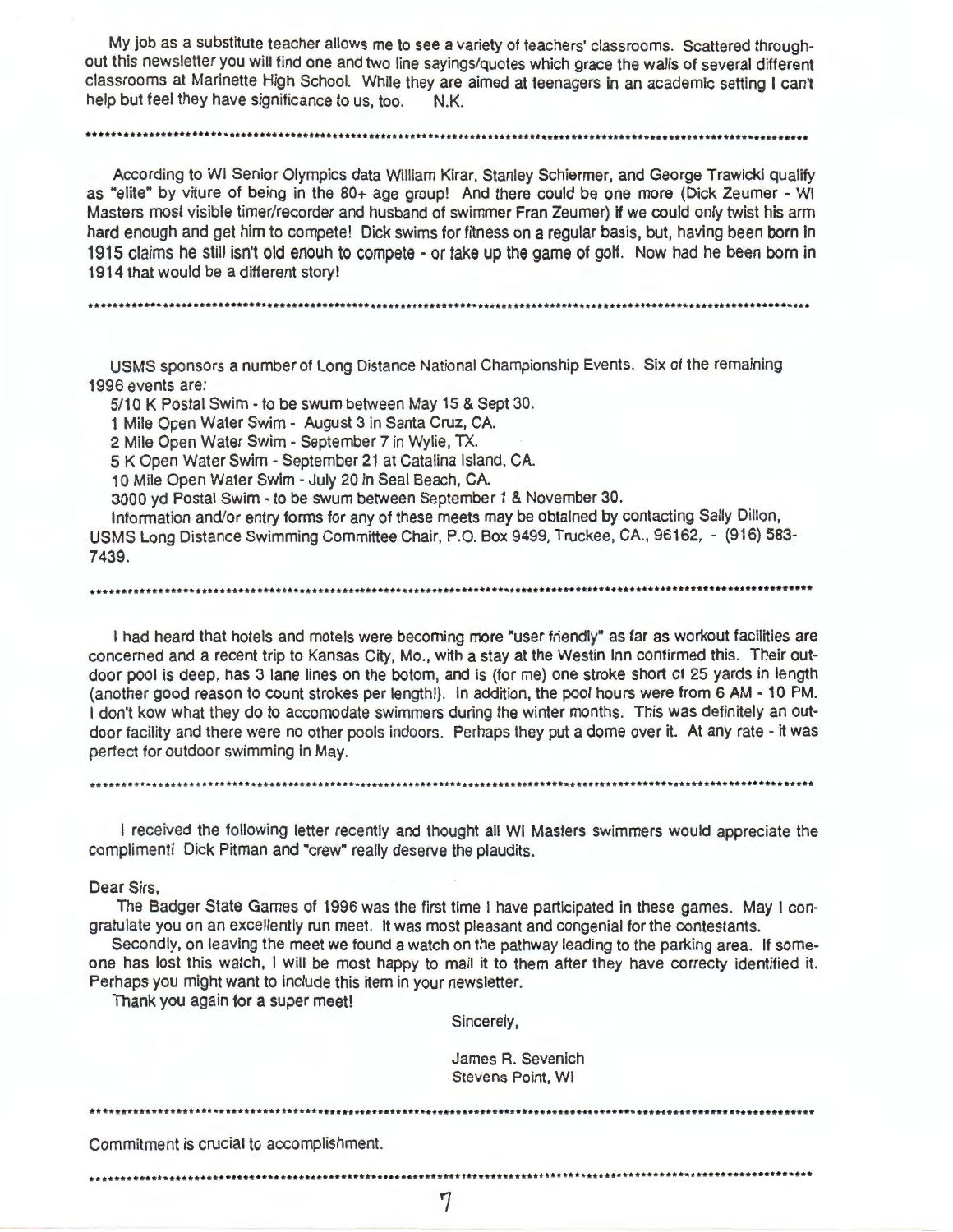Wisconsin was well represented at the 1996 **YMCA** Masters Nationals Swimming Championships held in Orlando, FL, in April. Finishing in the top eight were:

Rebecca Schmalz 23 1st 100 free 1 :01 .52 3rd 50 free :27.72 3rd 200 free 2:15.55 5th 100 IM 1:11.42

Nancy Ehrke 42 3rd 100 breast 1:19.21 3rd 50 beast :36.29 3rd 200 breast 2:54.72 3rd 200 IM 2:47.92 4th 100 IM 1:12.70 5th 400 IM 5:58.89

Carol Reinke 59 3rd 200 breast 3:35.28 3rd 200 IM 3:24.98 3rd 100 breast 1 :38.20 4th 100 IM 1:34.04 5th 50 breast :44.68

Mark Gwindt 26 1st 100 IM :55.61 3rd 50 breast :28.38 3rd 100 breast 1:02.20 3rd 200 breast 2:19.28 4th 100 back :57.28 5th 200 IM 2:05.98 7th 50 back :26.92

Larry Lanza 27 3rd 1650 19:31.28

Ramon Klitzke 67 8th 100 breast 2:18.28 8th 200 breast 5:01 .08 Patricia Morgan 35 8th 50 free :30.28

Patty Baus 37 4th 50 free :28.32 5th 50 breast :36.15 6th 50 fly :31 .47 8th 10 breast 1:20.18

Doris Klitzke 60 1st 50 free :31 .84 2nd 100 back 1 :27.72 2nd 100 fly 1 :30.13 2nd 100 IM 1:23.61 2nd 200 IM 3:08.94 3rd 50 back :39.26 3rd 50 fly :38.38

Thomas Mole 27 4th 200 back 2:16.25

Gary Smits 44 5th 1650 29:35.72

Harlan Drake 67 5th 1650 26:12.27 7th 100 free 1 :16.00 7th 500 free 7:44.29 8th 200 free 2:52.10 Gordon Schalla 69

6th 50 br :43.64 7th 50 back :42.91 7th 100 back 1:39.85 7th 100 br 1:50.72

Judy Hemke 45 3rd 50 free :30.61 3rd 100 free 1 :08.50 3rd 200 IM 3:02.33 3rd 100 free 14:51.76 5th 100 IM 1:21.10 6th 200 free 2:34.51 8th 50 fly :37 .34

Betty Kendall 75 1st 1000 free 19:49.35\* 2nd 200 free 3:41.19 2nd 500 free 9:51 .98 3rd 50 fly :58.53 3rd 50 free :43.41 4th 100 IM 2:12.16 4th 100 free 1 :41.16

Larry Eschenburg 46 1st 100 free 11 :26.56 2nd 500 free 5:27.06 3rd 200 free 2:03.38 5th 100 back 1:04.87 7th 50 back :29.74

Donald Jackson 55 4th 1000 free 15:15.61 6th 500 free 7:18.44

Alex MacGillis 67 3rd 50 br :41.25 3rd 100 br 1:30.93 4th 200 br 3:29.06 7th 50 fly :38.21

2nd 100 free 1:14.88 2nd 100 fly 1:27.59 2nd 200 fly 3:17.75 3rd 50 fly :36.66 5th 50 breast :44.51 5th 100 breast 1 :39.95 5th200 breast 3:41.03 Fran Zeumer 76 3rd 100 IM 2:11.86 4th 200 free 3:58.00

Nancy Kranpitz 51

4th 50 back **1** :03.69 4th 50 breast 1:03.45 4th 50 fly 1 :06.11 5th 50 free :49.91 5th 100 free 1 :53.49

Jim Olson 53 4th 200 fly 2:43.67 7th 200 br 2:44.78 7th 100 br 1:13.83

Alan Becker 53 5th 200 fly 2:52.90 7th 100 fly 1:11.60 8:h 50 fly :29.48

Tom Michelson 64 3rd 200 fly 3:37.41 5th 1000 fr 16:49.66 5th 200 br 3:31.30 6th 400 IM 7:07.60

Mark Swindt and Tom Mole were a part of 2 first place relay teams for Schroeder Y - the M 00 FR 19+ (1 :29.42) and 200 MR 19+ (1 :40.29). Mark was also a part of the Schroeder mixed 200 FR 19+ that finished first in 1:34.10. Larry Eschenburg, Alan Becker, Judy Hemke, and Doris Klitzke (Schroeder) took thirds in the mixed 200 FR 45+ (1 :56.43) and mixed 200 MR 45+ (2:12.18). Patricia Morgan, Rebecca Schmalz, and Nancy Ehrke also swam on assorted Schroeder relays.

\*Betty Kendall's 1000 free time established a new record by almost 5 minutes I The preveious record holder was Mary Wentworth.

•••••••••••••••••••••••••••••••••••••••••••••••••••••••••••••••••••••••••••••••••••••••••••••••••••••••••••••••••••••••

In the 1942 Women's National AAU Outdoor Swimming & Diving championships Sammy Lee of the Pasadena, CA., Athletic Club and 1942 national AAU men's champion diver gave an exhibition performance . .......••.......•.....•....•.....•.•..•......•••••••.••••.••..........................•••••.•...•..••..............••.•

Difficulties, hardships and challenges cause some people to break; others to break records. -William Arthur Ward

•••••••••••••••••••••••••••••••••••••••••••••••••••••••••••••••••••••••••••••••••••••••••••••••••••••••••••••••••••••••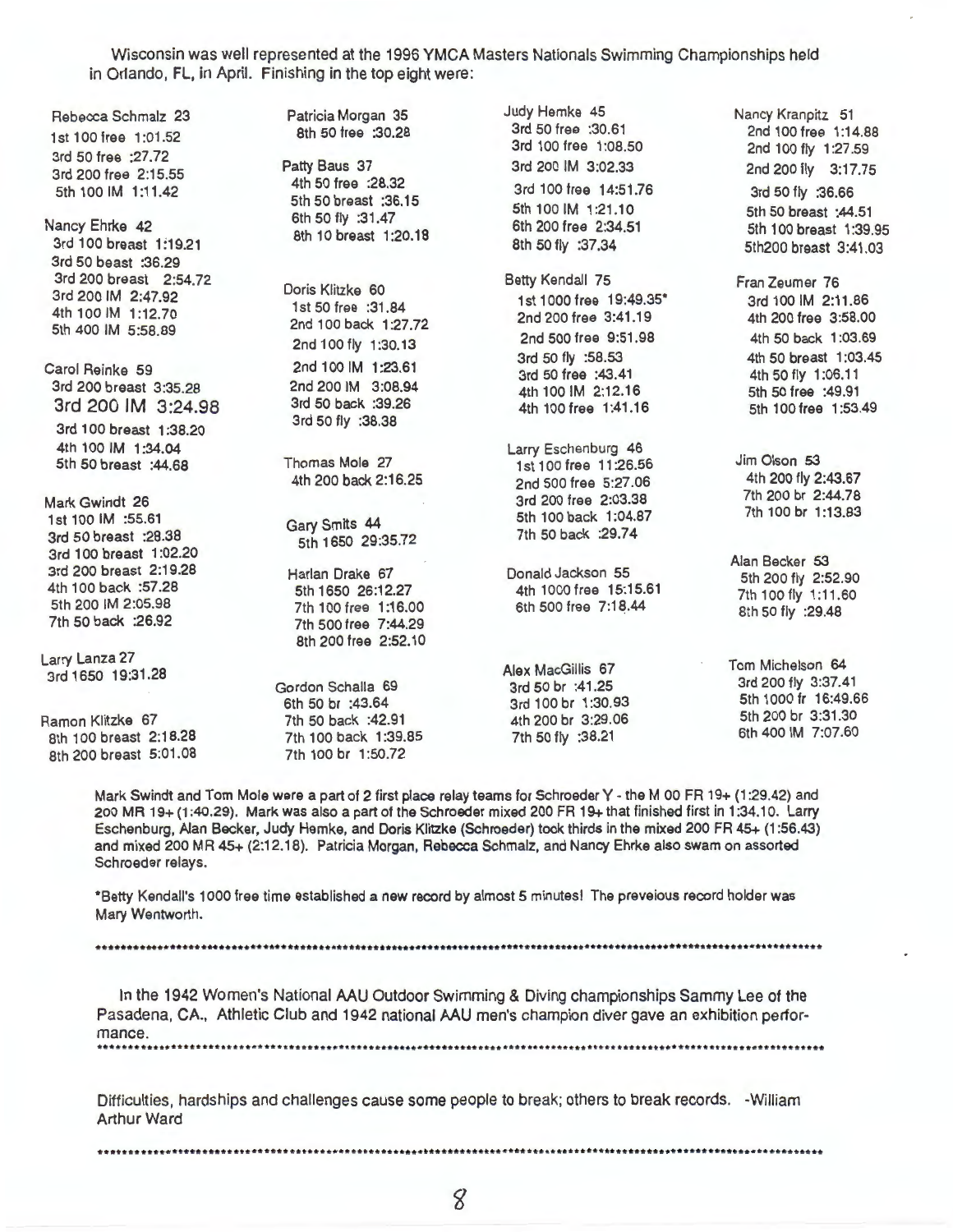CONGRATULATIONS TO NANCY-LEIGH FISHER! She set three new WORLD records in a short course meet in Sylvaia, Ohio: 50 M back - :33.11; 100 M back - 01 :12.92; 200 M back - 2:37.35! OUT-STANDING!

Ed. note: When I said MOST of my All-American relay team members were not All-American material.....obviously Nancy-Leigh not NOT fall into that category!

## 

The Badger State Games were held June 30, 1996, in Madison. Dick Pitman and Phil Hellmuth were the meet directors and coordinators and did an outstanding job running the meet. The weather cooperated once again - temperatures were in the 90's and the sun shone all morning! The meet startet promptly at 8 AM and finished at 12:30 PM with several breaks in between.

About 12 swimmers participated- 40 less than in 1995. 100 participants from last year did NOT enter this year - but about 60 NEW ones had signed up! Herb Howe claimed honors as the oldest male swimmer (83) and Doris Klitzke was the oldest female swimmer (61). Harlan Drake and Rick Simonson both swam at Badger Games and both had participated in the 2000 yard quarry swim the day before! Also, Robert Kueny was in attendance after having competed in a 1500 meter swim in Des Plaines the previous day.

**At** "press time" official results have not reacher me. But, congratulations to all who participated in our official state games!

DON'T FORGET TO GET YOUR ENTRIES IN FOR THE 1996 LONG COURSE CHAMPIONSHIPS TO BE HELD AT SCHROEDER (inside -warm - no rain!) ON AUGUST 9-10!

.................................................................................................•......•.......••.....

On June 29, 1996, 23 masters swimmers participated in a 2000 yard quarry swim in Racine. The quarry water temp was a pleasant 75 and the quarry depth ranged from O to 100 feet! It was a gorgeous summer day with temperatures in the 90's as swimmers circled a course 1000 yards in "length". About a dozen canoes patrolled the course for safety. In addition to the excellent swimming conditions swimmers had the use of a beautiful air-conditioned pavillion with picnic tables inside overlooking the quarry and swim course. The meet was USS sponsored and the kids swam first - 2 circles around the lagoon for 2000 yards. **A** very few swimmers competed in the 5000 yard race which was followed by the masters 2000 yard event. Rick Simonson (26 min), Harlan Drake (35 min), Melody Nugent and Scott Johnson (no times available) accounted for the WI Masters swimmers participation. The event called for a beach start after a roll call. Swimmers had to line up on the sandy beach and received a number before the running start. Included in the swim time was a 20 yard run from the water to a time chute. Rick Simonson reports it was a great first endeavor an encourages more WI Masters swimmers to participate next year .

In 1942 the American record in the 100 M free was 1 :06.80. There were 11 entrants in this event; The 300 M IM American record was 4:32.30 and there were 7 entrants; 1500 M free - 22:12.20 with 8 entrants; 800 M FR - 10:30.70 and 3 team entrants; 100 M back - 1:17.50 with 11 entrants; 200 M breast - 3:12.60 with 8 entrants; 400 M free - 5:22.00 with 11 entrants; 100 M breast - 1 :26.60 with 12 entrants; 800 M free - 11:15.90 with 11 entrants; 300 M MR - 3:52.80 with 7 team entrants.

.........................................................•....••....••.......•.•.•.................................••..

......•................................•...............................................................................

Mark your calendars for the following definite WI Masters sanctioned swim meets: October 25 - SC M at Lawrence University November 30 - SC M at Schroeder April 5-6, 1997 - State SC Y Championships at Schroeder In addition - we hope there will be 2-3 meets in the Madison/Middleton area .

•.••••.•.....••...................•....•.....••......••...............•••..••••••.......•.•..•••.....................••